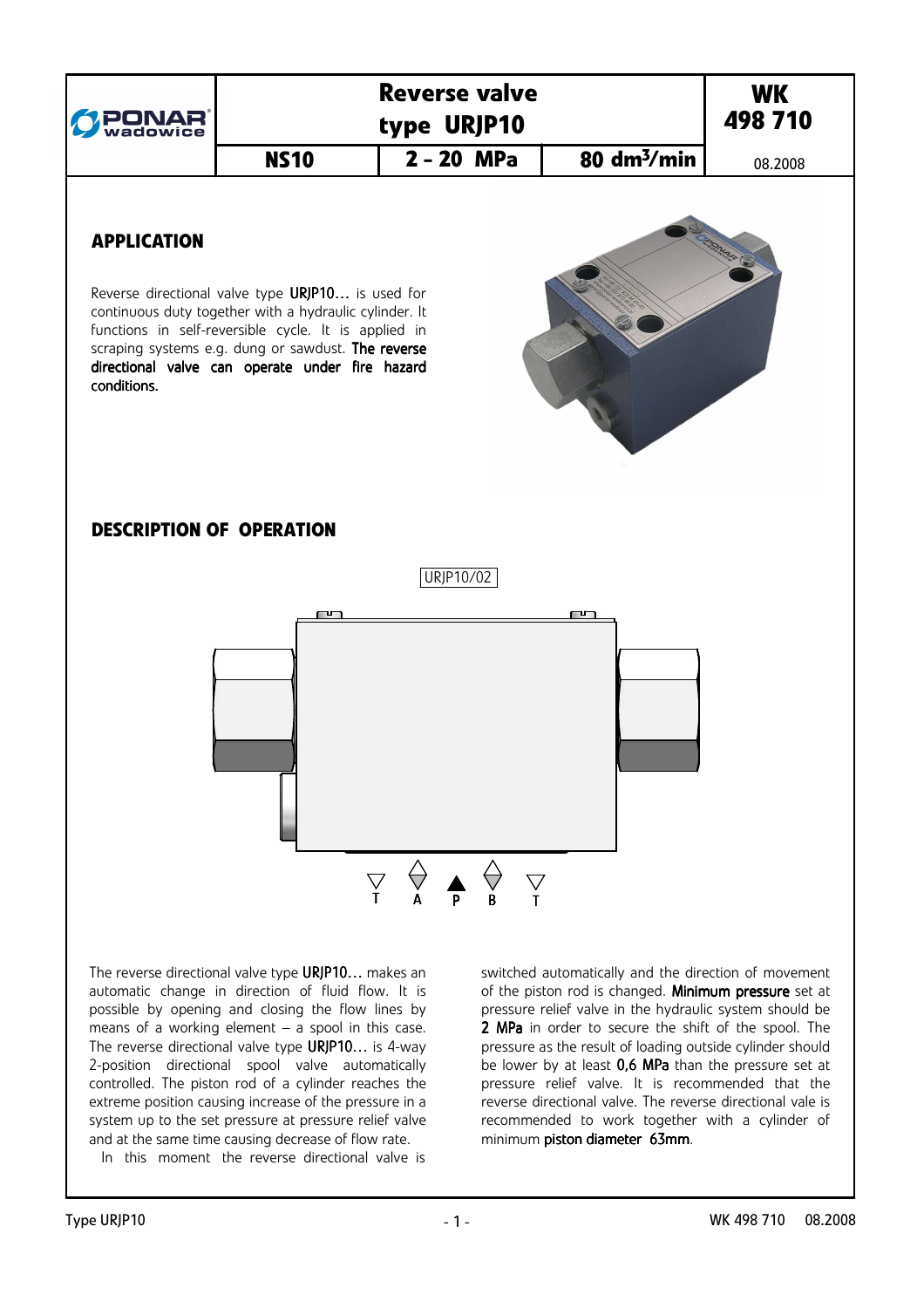# TECHNICAL DATA

| Hydraulic fluid                     | mineral oil                                  |                                                   |  |
|-------------------------------------|----------------------------------------------|---------------------------------------------------|--|
| Required filtration                 | up to 16 µm                                  |                                                   |  |
| Recommended filtration              | up to 10 µm                                  |                                                   |  |
| Nominal fluid viscosity             |                                              | 37 mm $\frac{2}{5}$ at temperature 55 $\degree$ C |  |
| Viscosity range                     | 2,8 up to 380 mm $\frac{2}{5}$               |                                                   |  |
| Fluid temperature range (in a tank) | recommended                                  | 40 <sup>o</sup> C up to 55 <sup>o</sup> C         |  |
|                                     | max                                          | -20 <sup>o</sup> C up to +70 <sup>o</sup> C       |  |
| Ambient temperature range           | - 20 <sup>o</sup> C up to +70 <sup>o</sup> C |                                                   |  |
| Maximum operating pressure          | 20 MPa                                       |                                                   |  |
| Maximum operating pressure          | 2 MPa                                        |                                                   |  |
| Weight                              | $2,6$ kg                                     |                                                   |  |

### **SCHEMES**

Graphic symbol of reverse directional valve type URJP10...



## SUBPLATES AND MOUNTING BOLTS

Subplates must be ordered according to the data sheet WK 496 520. Subplates:

- G 66/01 threaded connection G 3/8
- G 67/01 threaded connection G 1/2
- G 89/01 threaded connection G1/4
- G 67/02 threaded connection M22 x1,5

Subplates and bolts fixing directional valve M6 x 50 - 10,9 in accordance with PN - EN ISO 4762 - 4 pcs/kit must be ordered separately. Tigtening torque for bolts Md = 15 Nm.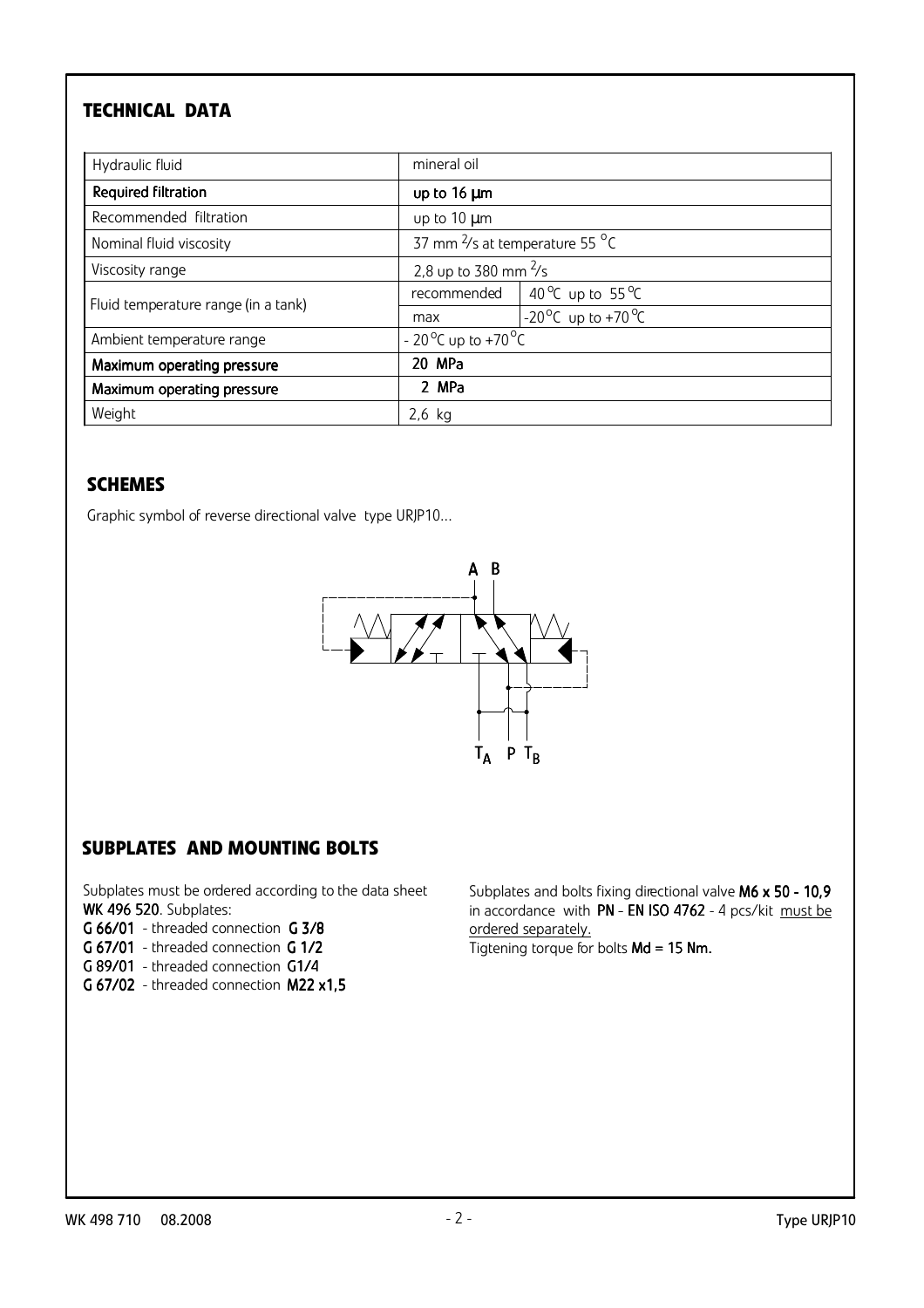